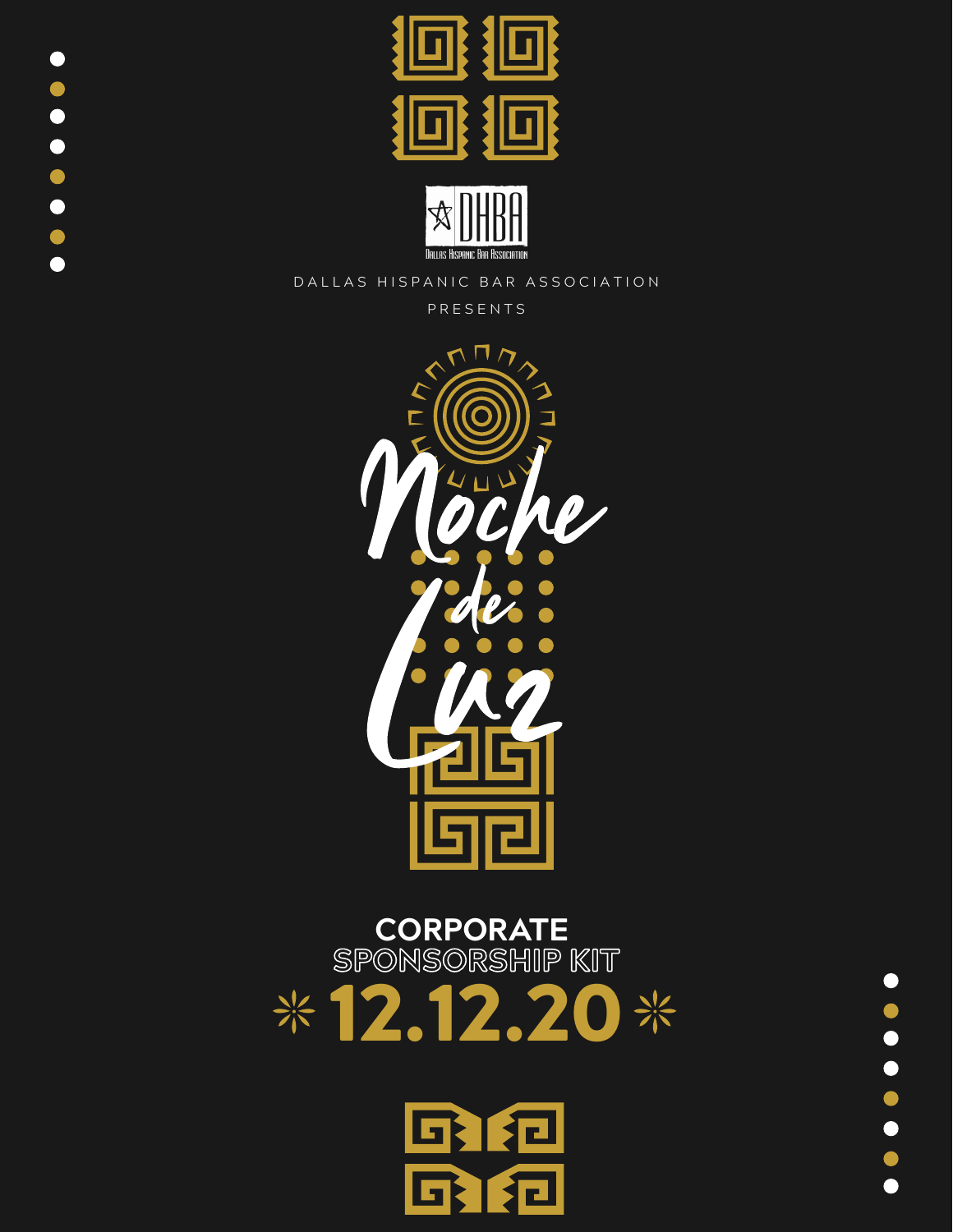Noche de Cuz

# **Corporate/Sponsorship Levels**

#### **Presenting Sponsor CONE CONE** \$10,000

*The Presenting Sponsor of the 2020 Virtual Gala will receive:*

- Prominent Company/Firm Logo on all marketing and promotional materials as the "Presenting Sponsor"
- Welcoming remarks by Company/Firm CEO/Partner at opening of the Virtual Gala
- Inclusion of prepared Video Statement or Commercial (provided by sponsor)
- Company/Firm logo on all Gala marketing and promotional materials
- Ten (10), DHBA approved, Facebook Posts, highlighting sponsor participation \* All Posts to be published by December 15, 2020
- Inclusion of premium sponsor promotional merchandise in evenings "take home-curb side" dinner package (to be provided by sponsor)
- Virtual Presentation of commemorative token of appreciation as Presenting Sponsor
- Prominent Company/Firm Logo inclusion in DHBA Newsletter
- Welcome letter from company CEO, with logo, on a pre-event email blast and inclusion in event virtual presentation
- Opportunity for CEO to serve as the Gala's Honorary Chairperson
- Dinner service for Twenty (20), provided by Café Momentum (curb-side pick up, DHBA not responsible for delivery of the evening's catered meal)
- Twenty (20) VIP Virtual Reception tickets
- Company link on DHBA website

| <b>Platinum Sponsor</b>                                  | TWO | \$7,500 |
|----------------------------------------------------------|-----|---------|
| Platinum Sponsors of the 2020 Virtual Gala will receive: |     |         |

*Platinum Sponsors of the 2020 Virtual Gala will receive:*

- Company/Firm Logo on all marketing and promotional materials as a "Platinum Sponsor"
- Sponsor acknowledgment (with logo on screen) during opening remarks by DHBA President
- Company/Firm logo on all Gala marketing and promotional materials
- Six (6), DHBA approved, Facebook Posts, highlighting sponsor participation
	- All Posts to be published by December 15, 2020
- Inclusion of sponsor promotional merchandise in evening's "take home-curb-side" dinner package (to be provided by sponsor)
- Company/Firm Logo inclusion in DHBA Newsletter
- Dinner service for Ten (10), provided by Café Momentum (curb-side pick up, DHBA not responsible for delivery of the evening's catered meal)
- Ten (10) VIP Virtual Reception tickets
- Company link on DHBA website

**MORE**

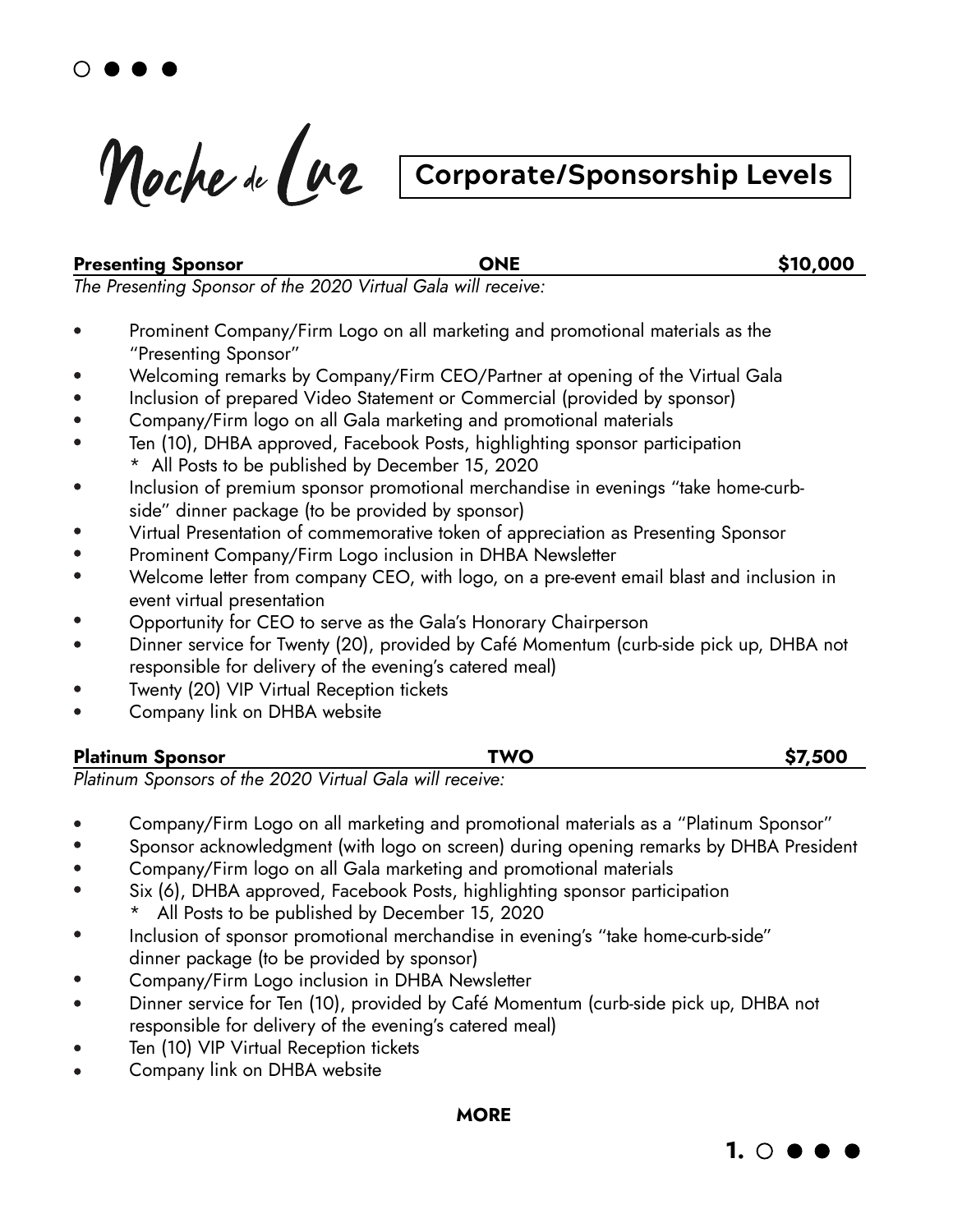

*The Gold "Awards" Sponsors of the 2020 Virtual Gala will receive:*

- Company/Firm Logo on all marketing and promotional materials as a "Gold Sponsor"
- Sponsor acknowledgment (with logo on screen) during opening remarks by DHBA President
- Company/Firm logo on all Gala marketing and promotional materials
- Four (4), DHBA approved, Facebook Posts, highlighting sponsor participation All Posts to be published by December 15, 2020
- Inclusion of sponsor promotional merchandise in evenings "take home-curb-side" dinner package (to be provided by sponsor)
- Company/Firm Logo inclusion in DHBA Newsletter
- Dinner service for Ten (10), provided by Café Momentum (curb-side pick up, DHBA not responsible for delivery of the evening's catered meal)
- Company link on DHBA website
- Five (5) VIP Virtual Reception tickets

#### **Silver Sponsor OPEN \$2,500**

 $\bigcirc$   $\bullet$ 

*Silver Sponsors of the 2020 Virtual Gala will receive:*

- Company/Firm name on all marketing and promotional materials as the "Silver Sponsor"
- Sponsor acknowledgment during opening remarks by DHBA President
- Company/Firm Name on all Gala marketing and promotioanl materials
- Three (3), DHBA approved, Facebook Posts, highlighting sponsor participation All Posts to be published by December 15, 2020
- Company/Firm Name inclusion in DHBA Newsletter
- Dinner service for Six (6), provided by Café Momentum (curb-side pick up, DHBA not responsible for delivery of the evening's catered meal)
- Company link on DHBA website
- Two (2) VIP Virtual Reception tickets

### **Medium Firm Sponsor (6-15 Attorneys) OPEN \$1,000**

*Medium Firm Sponsors of the 2020 Virtual Gala will receive:*

- Company/Firm name on all marketing and promotional materials as a "Medium Firm Sponsor"
- Dinner service for Four (4), provided by Café Momentum (curb-side pick up, DHBA not responsible for delivery of the evening's catered meal)

| <b>Small Firm &amp; 5 or fewer Attorneys</b> | <b>OPEN</b> | \$500 |
|----------------------------------------------|-------------|-------|
|                                              |             |       |

*Small Firm Sponsors of the 2020 Gala will receive:*

- Company/Firm name on all marketing and promotional materials as a "Small Firm Sponsor"
- Dinner service for Two (2), provided by Café Momentum (curb-side pick up, DHBA not responsible for delivery of the evening's catered meal)

**MORE**

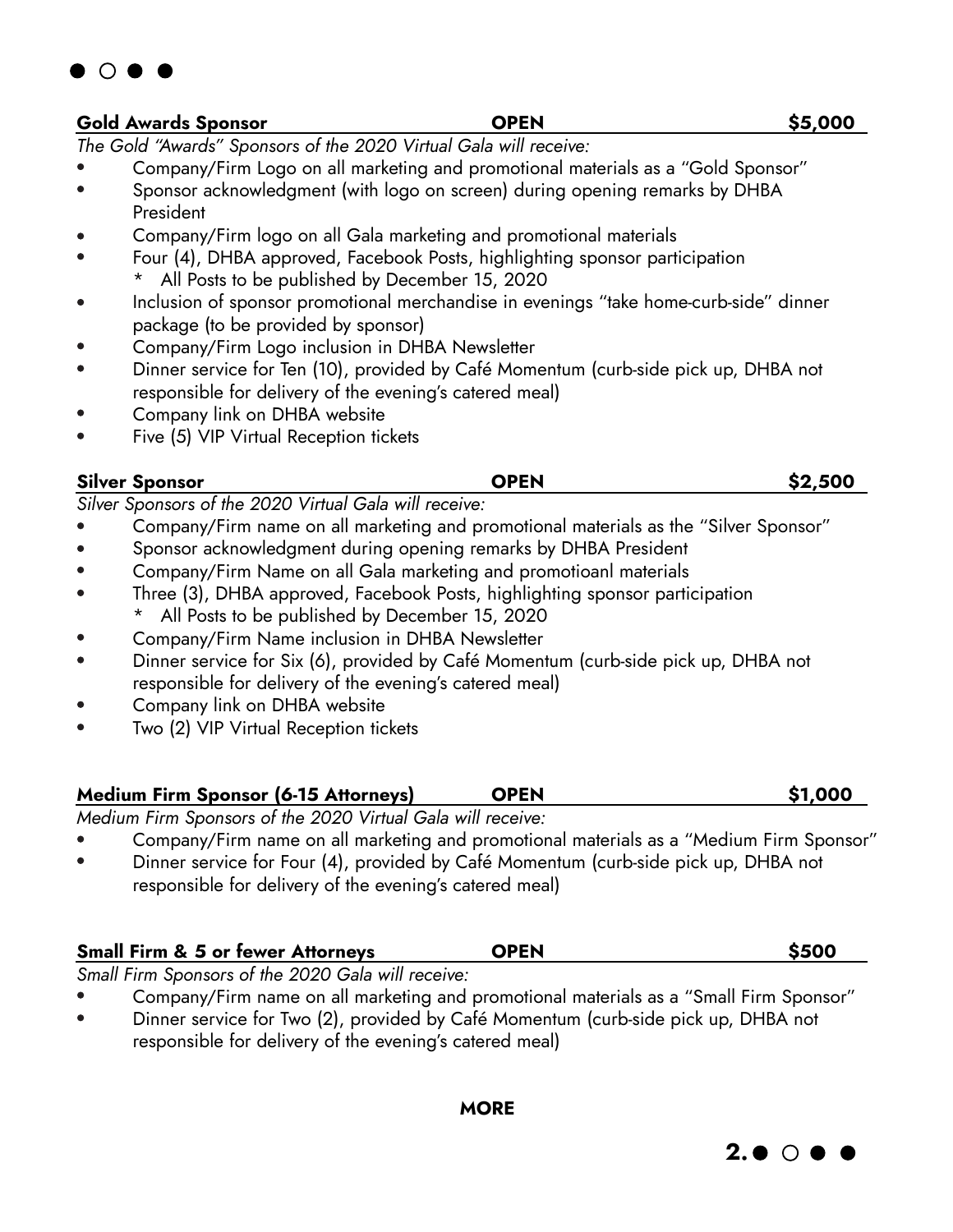

#### **Public Official OPEN \$250**

*Public Official Sponsors of the 2020 Virtual Gala will receive:*

- Name and Title on all marketing and event promotional materials as a "Public Official"
- Personal introduction by DHBA President during Opening Remarks
- Dinner service for Two (2), provided by Café Momentum (curb-side pick up, DHBA not responsible for delivery of the evening's catered meal)
- Two (2) VIP Virtual Reception tickets

#### **Sponsorship Information:**

- Confirmed sponsorships at levels above \$5,000 must submit an EPS formatted logo to the Gala Event Planner, Mauricio Navarro (see contact information below)
	- DHBA will adhere to all creative rights and marketing quidelines to ensure the Company/Firm logo is utilized to the best graphic and professional standards.
- Confirmed sponsorships at levels above \$2,500 will also appoint a direct point of contact for all Virtual Gala related matters with the Gala Event Planner
- No tickets will be mailed to respective sponsors/donors, all virtual tickets and links to be directed to the appointed point of contact
- Sponsors/Donors will receive instructions via email from the Gala Event Planner, upon confirmation of sponsorship
- Medium Firm Sponsorships are available to law firms with Six (6) to Fifteen (15) attorneys nationally
- Small Firm Sponsorships are available to law firms with Five (6) or fewer attorneys
- Public Official Sponsorships are available to currently appointed or elected officials

#### **To be included in our event materials, we must receive your Sponsor Confirmation Form no later than November 30, 2020.**

Note: The Dallas Hispanic Bar Foundation is a charitable organization under section 501(c)(3) of the Internal Revenue Code ("Code"), and any contributions to the Foundation is tax-deductible as a charitable deduction for income tax purposes. You should also consult with your tax advisor to determine whether any portion of the sponsorship is tax-deductible on any other basis.



**Gala Event Planner:**  Mauricio Navarro

President/CEO The Navarro Group C: 214.600.1533 E: gala@dallashispanicbar.com

For more information please contact: Official Gala Catering Services provided by:



**3.**